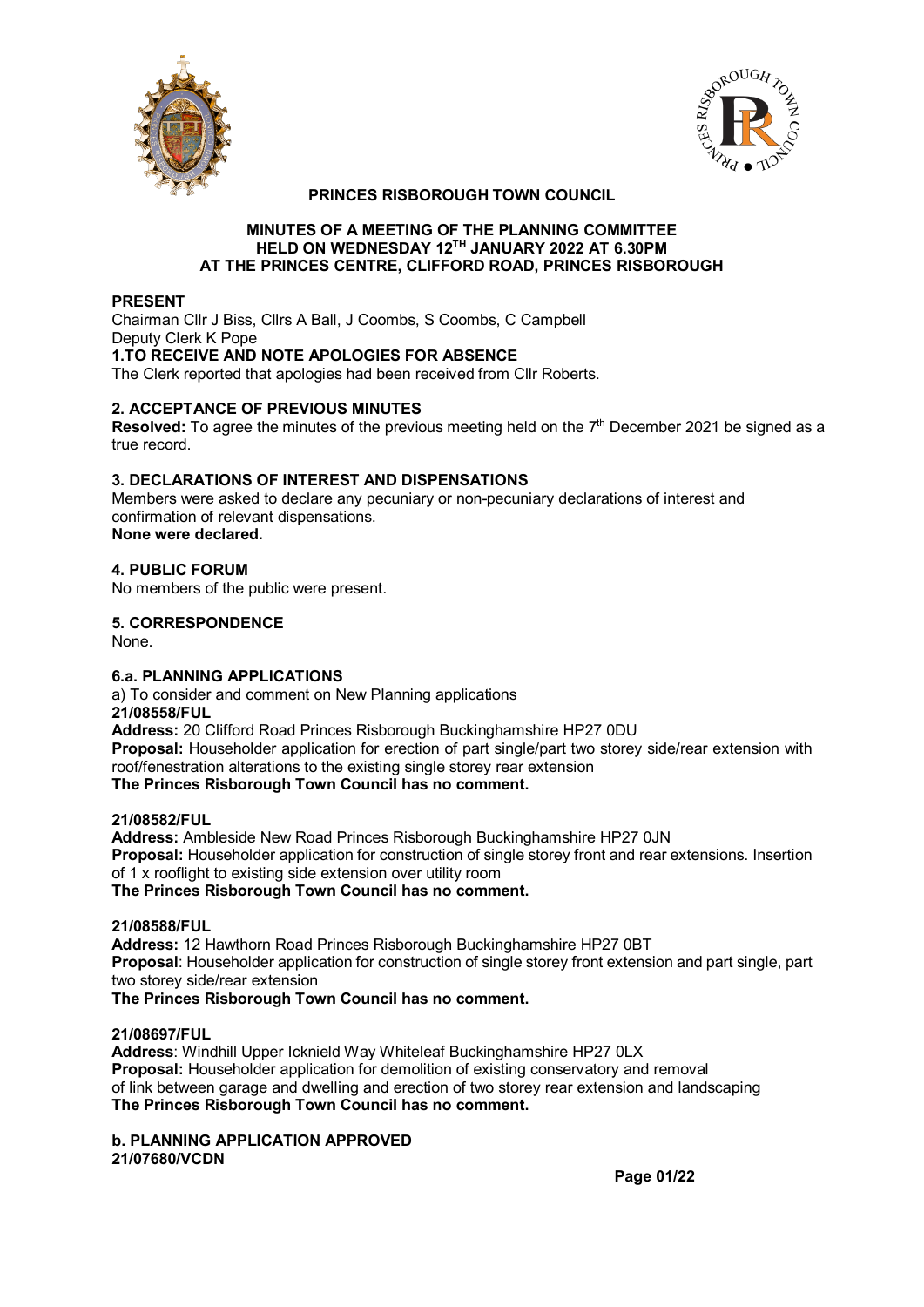



**Address:** 8 - 10 Wellington Avenue Princes Risborough Buckinghamshire HP27 9HY

**Proposal:** Variation of condition 1 (plans) attached to PP 20/07174/VCDN (Variation of condition 1 (approved plans) attached to PP 18/05899/REM (Reserved matters application for approval of appearance, landscaping and scale pursuant to outline planning permission 17/07148/OUT for demolition of existing buildings and erection of 9 x 2 bed apartments and 1 no 2 bed bungalow with associated external works and new access) to allow for approval of alternative drawings) to allow for substitution of drawings

#### **21/07767/FUL**

**Address:** 67 Wycombe Road Princes Risborough Buckinghamshire HP27 0EY **Proposal:** Householder application for construction of replacement roof to create room over existing garage and external staircase

#### **21/08018/FUL**

**Address:** 3 St Teresas Close Princes Risborough Buckinghamshire HP27 0JH **Proposal:** Householder application for construction of first floor rear extension, single storey rear extension to replace existing conservatory, garage conversion to habitable accommodation, creation of x 3 parking spaces and widening of crossover

#### **21/08125/TPO**

**Address:** 15 Wycombe Road Princes Risborough Buckinghamshire HP27 0EE **Proposal:** Remove 2 x branches to Birch (T1) overhanging neighbouring properties

#### **21/08165/CTREE**

**Address:** Meadowcroft Farmhouse Askett Lane Askett Buckinghamshire HP27 9LU **Proposal:** Reduce height by approximately 4/5ft by stripping all growth to leave pollarded pole to 1 x Yew (T1)

**Decision:** Not to make a Tree Preservation Order

#### **21/08183/TPO**

**Address:** The Paddocks Clinic Aylesbury Road Princes Risborough Buckinghamshire HP27 0JS **Proposal:** Tree works as per schedule

#### **21/08088/FUL**

**Address:** 22 The Avenue Princes Risborough Buckinghamshire HP27 0HL **Proposal:** Householder application for dropped kerb to the front and single storey rear extension

#### **21/08172/FUL**

**Address:** 52 Manor Park Avenue Princes Risborough Buckinghamshire HP27 9AR **Proposal:** Householder application for construction of two storey side extension and part single, part two storey rear extension with internal alterations following demolition of existing attached garage and conservatory

#### **c. PLANNING APPLICATIONS REFUSED**

#### **21/07558/FUL**

**Address:** 51 Southfield Road Princes Risborough Buckinghamshire HP27 0JD **Proposal:** Householder application for creation of dropped the kerb and front driveway **Decision:** Application Withdrawn

#### **21/07556/FUL**

**Address:** St Teresas Catholic School Aylesbury Road Princes Risborough Buckinghamshire HP27 0JW

**Proposal:** Formation of new vehicular and pedestrian access